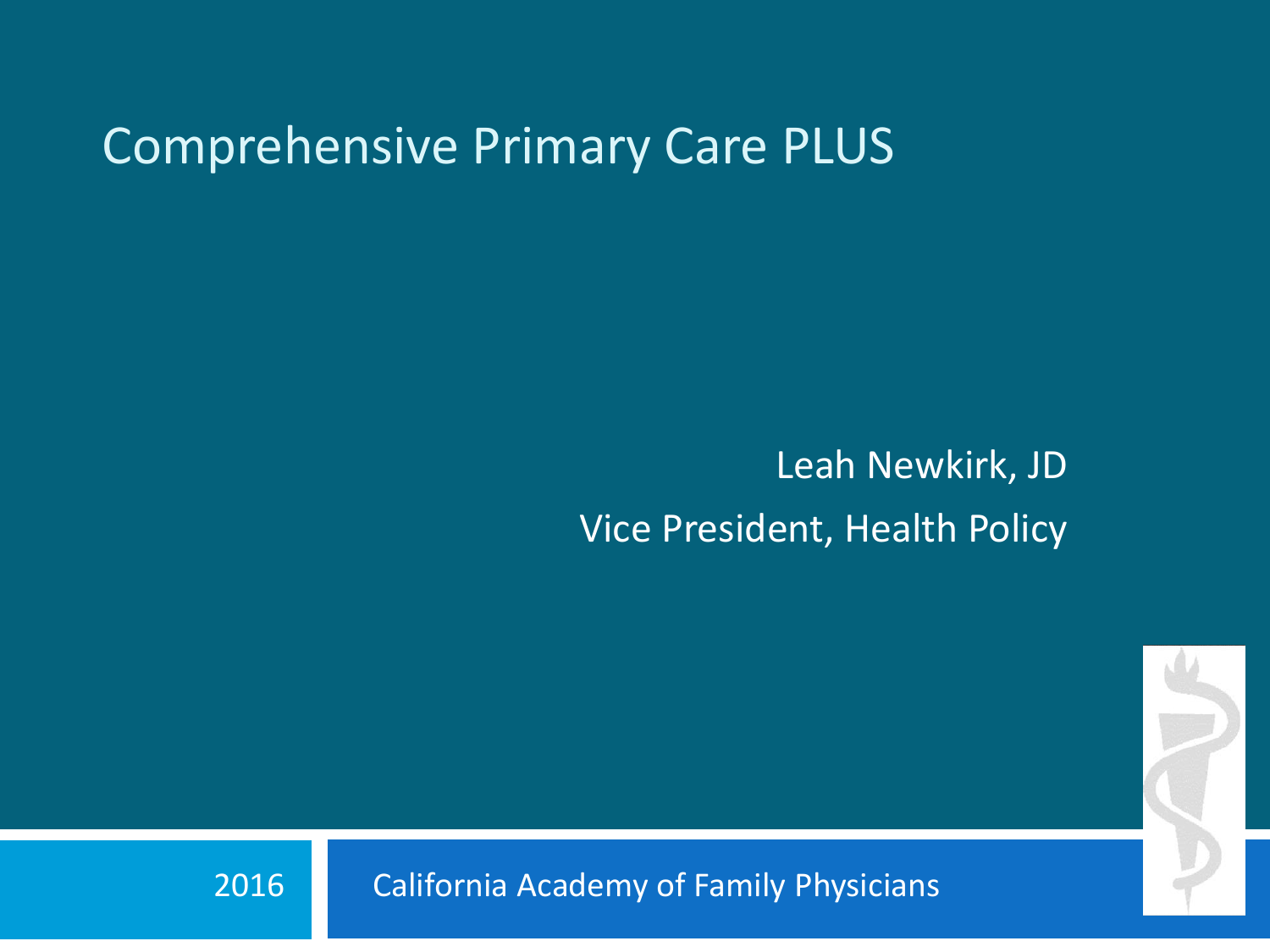

- □ A national advanced primary care model
- $\Box$  Multi-payer payment reform that supports delivery transformation
- $\Box$  CMS to select 20 regions
- Medicare, commercial plans, self-insured employers and Medicaid programs
- 5-year model; begins January 2017

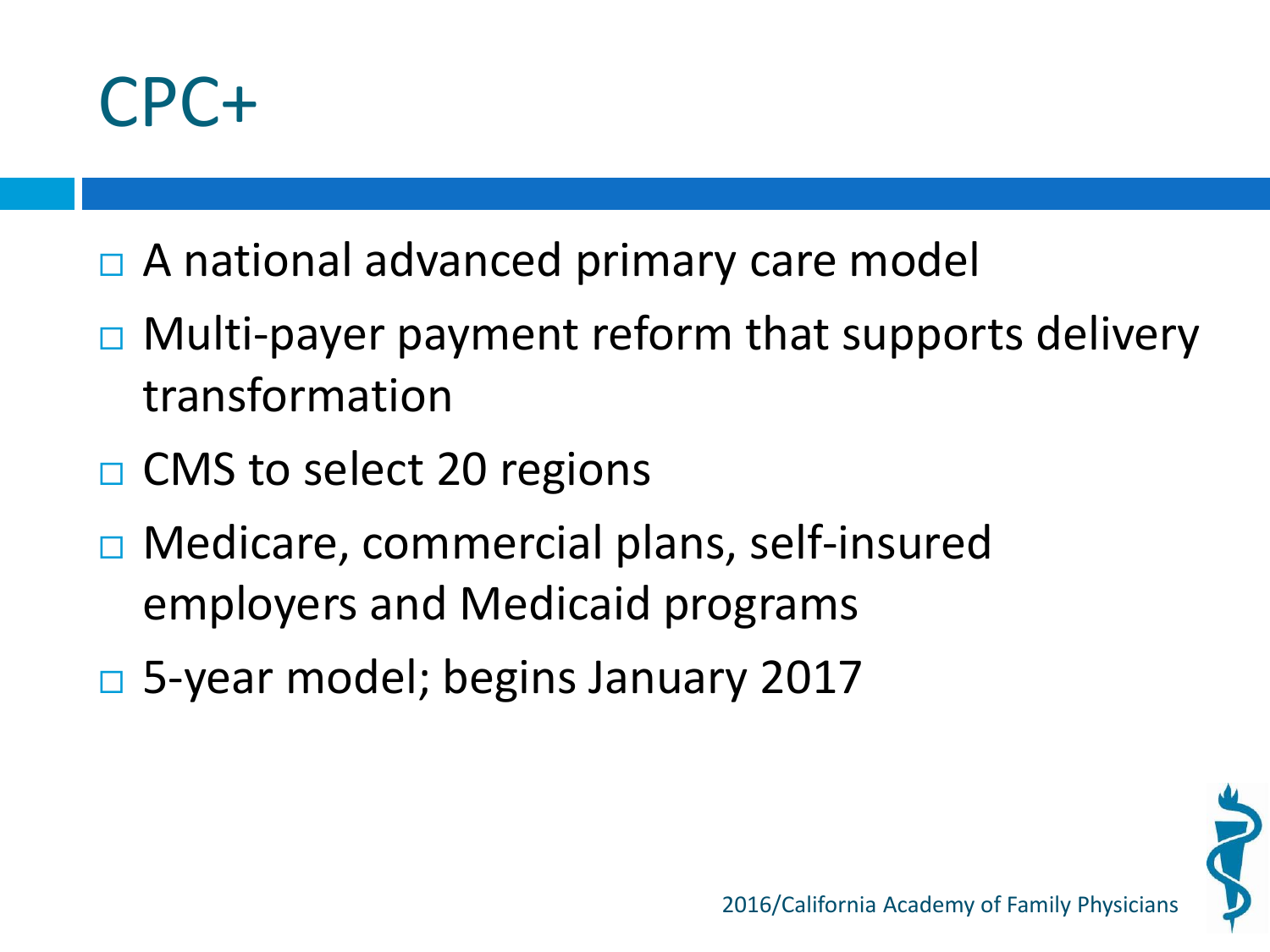#### Payer Driven

 **CMS will select the 20 regions based on payers' applications and interest**

- $\Box$  Payers can apply between April 15 and June 1
- $\Box$  After regions are selected, practices may apply between July 15 and Sept 1
- □ CMS will select regions based on market penetration of all interested payers and alignment with Medicare's approach

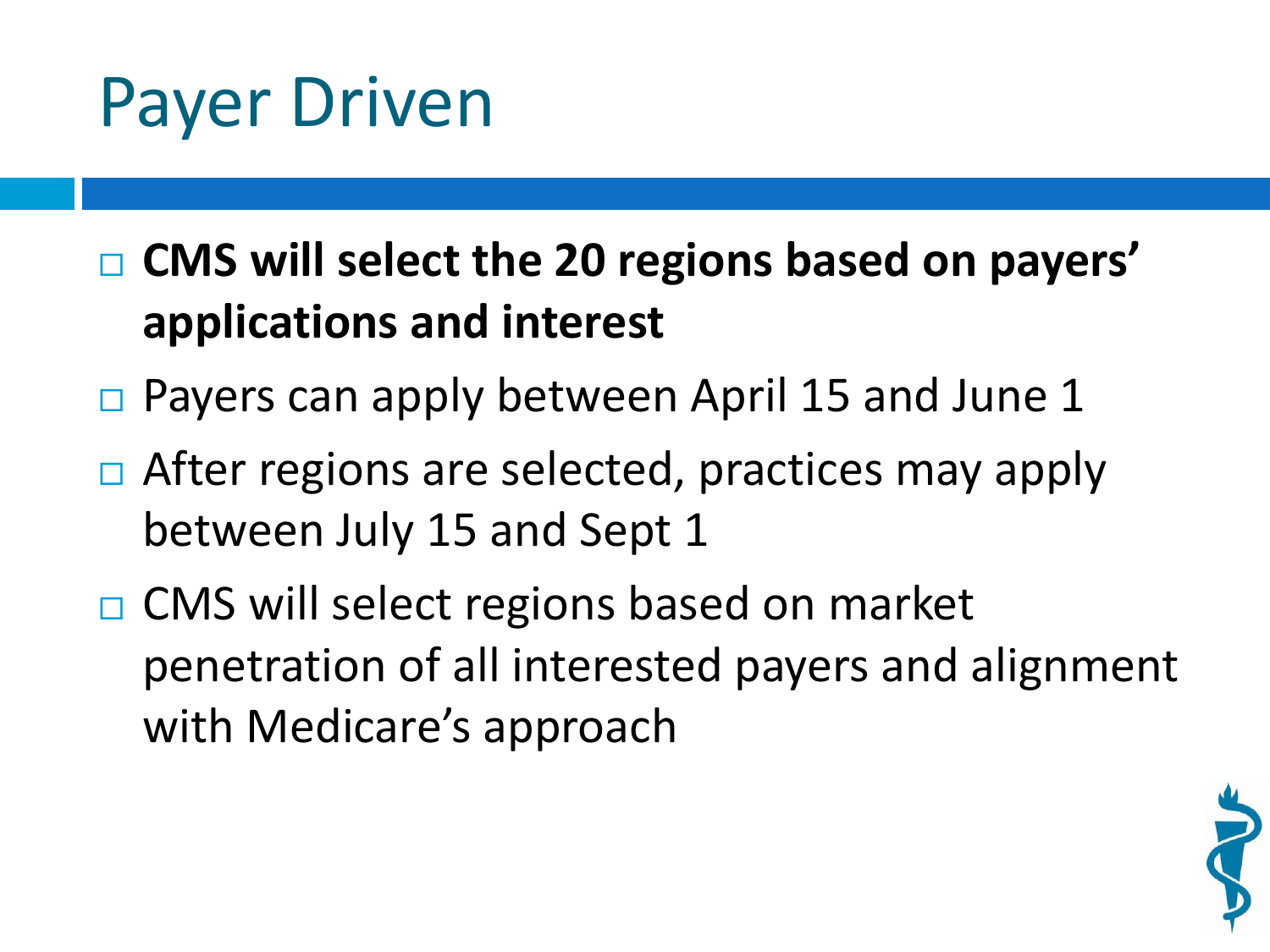## Medicare's Payment Model

- $\Box$  Two tracks; blended payment model
- □ Monthly care management fees based on beneficiary risk tiers
- □ Base Payment

Track 1: FFS payments

Track 2: FFS payments and "Comprehensive Primary Care Payment"

 $\Box$  Performance-based incentive payments

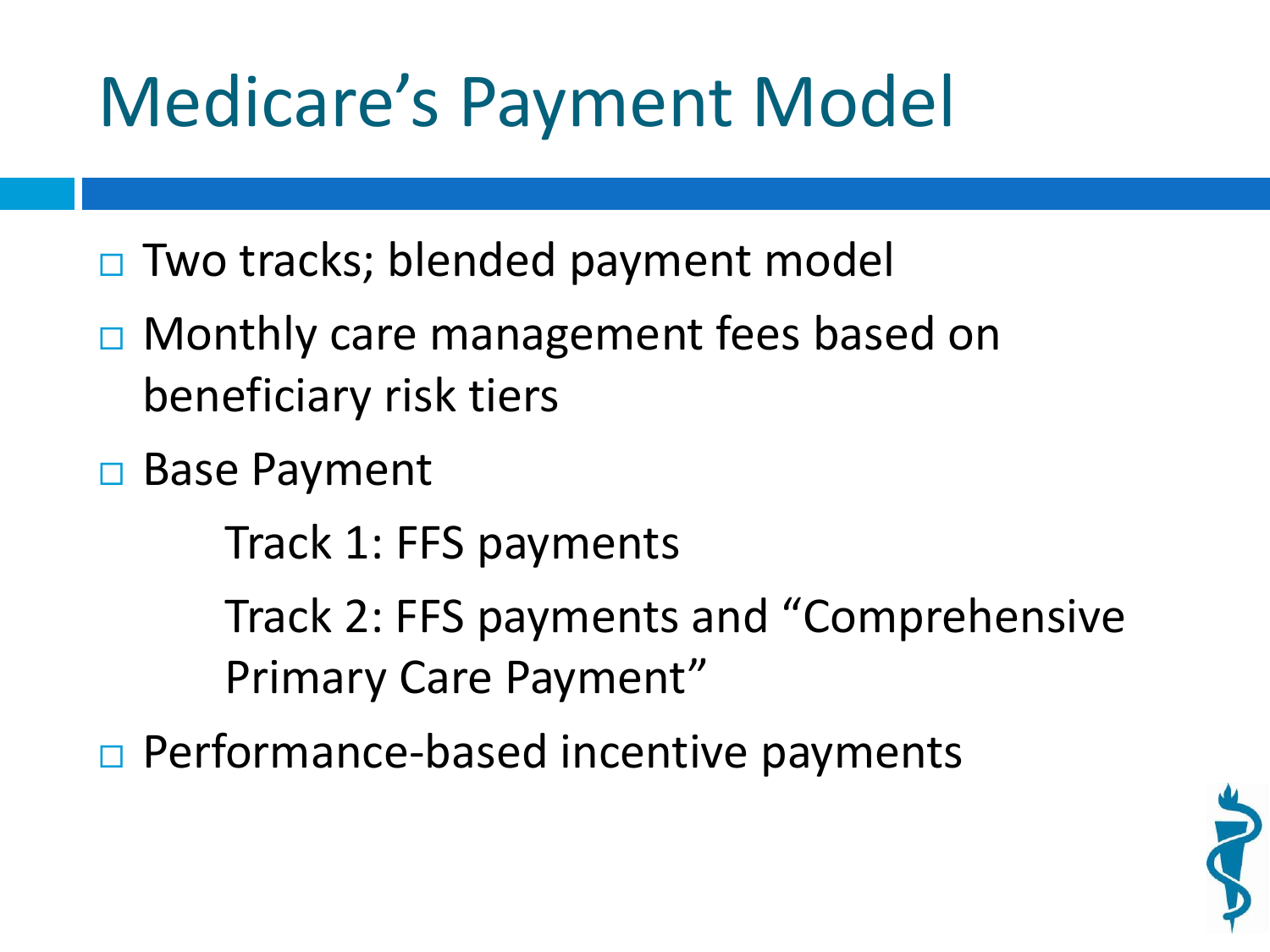## Primary Care Providers

- $\Box$  CPC+ will accommodate up to 5,000 practices (~20,000 clinicians and 25 million patients)
- $\square$  Supports 5 functions
- **Providers' Strong Interest:**
	- **E** Supports Advanced PC
	- **Value-based payment**
	- **MACRA/CMS Support**

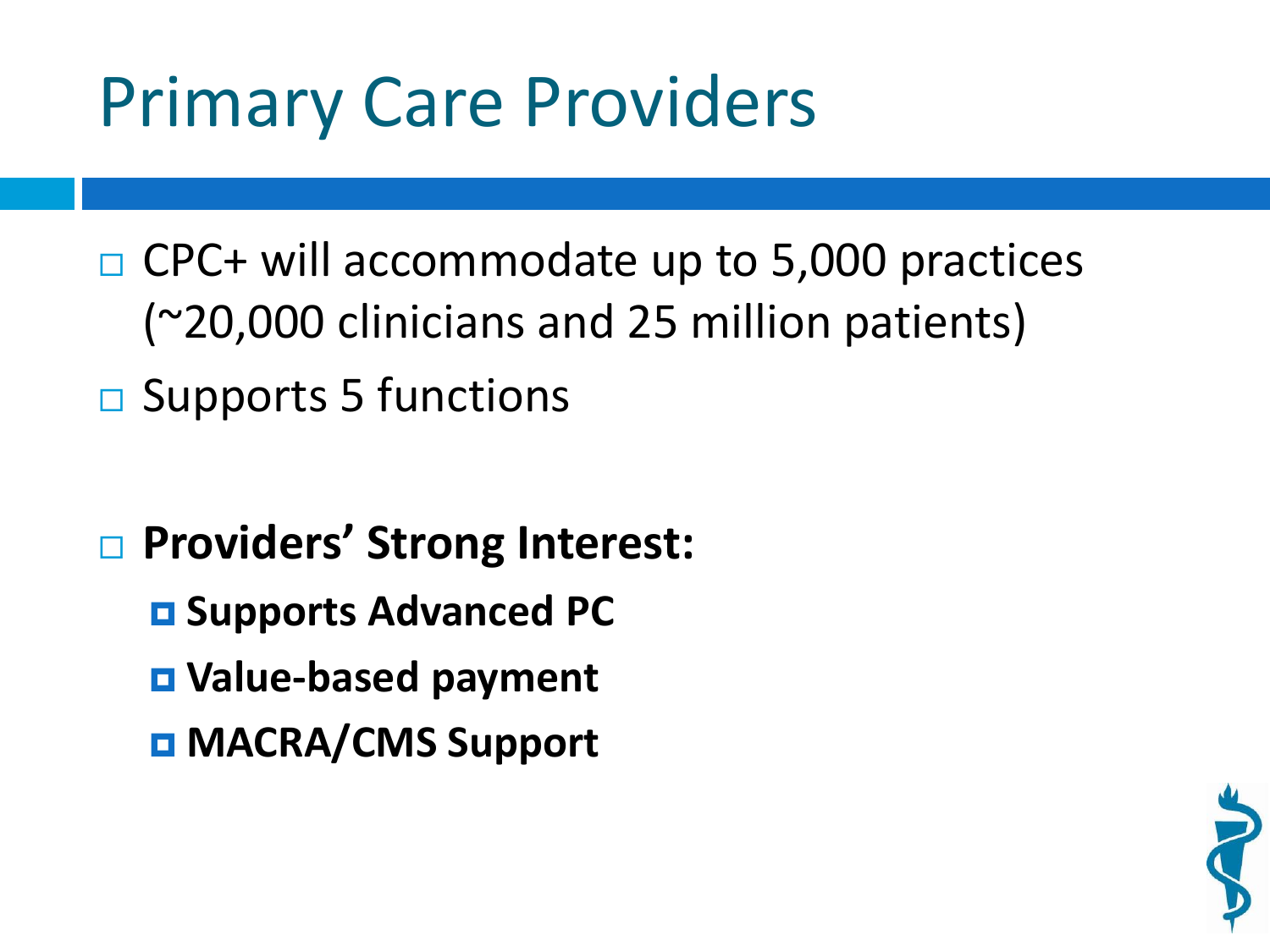### CAFP Role

#### **□ Encourage Payer Applications**

- □ Coordinate/Central Contact
- $\Box$  Contact with CMS
- $\Box$  Identify regions
- □ Foundation support
- **Provider recruitment**